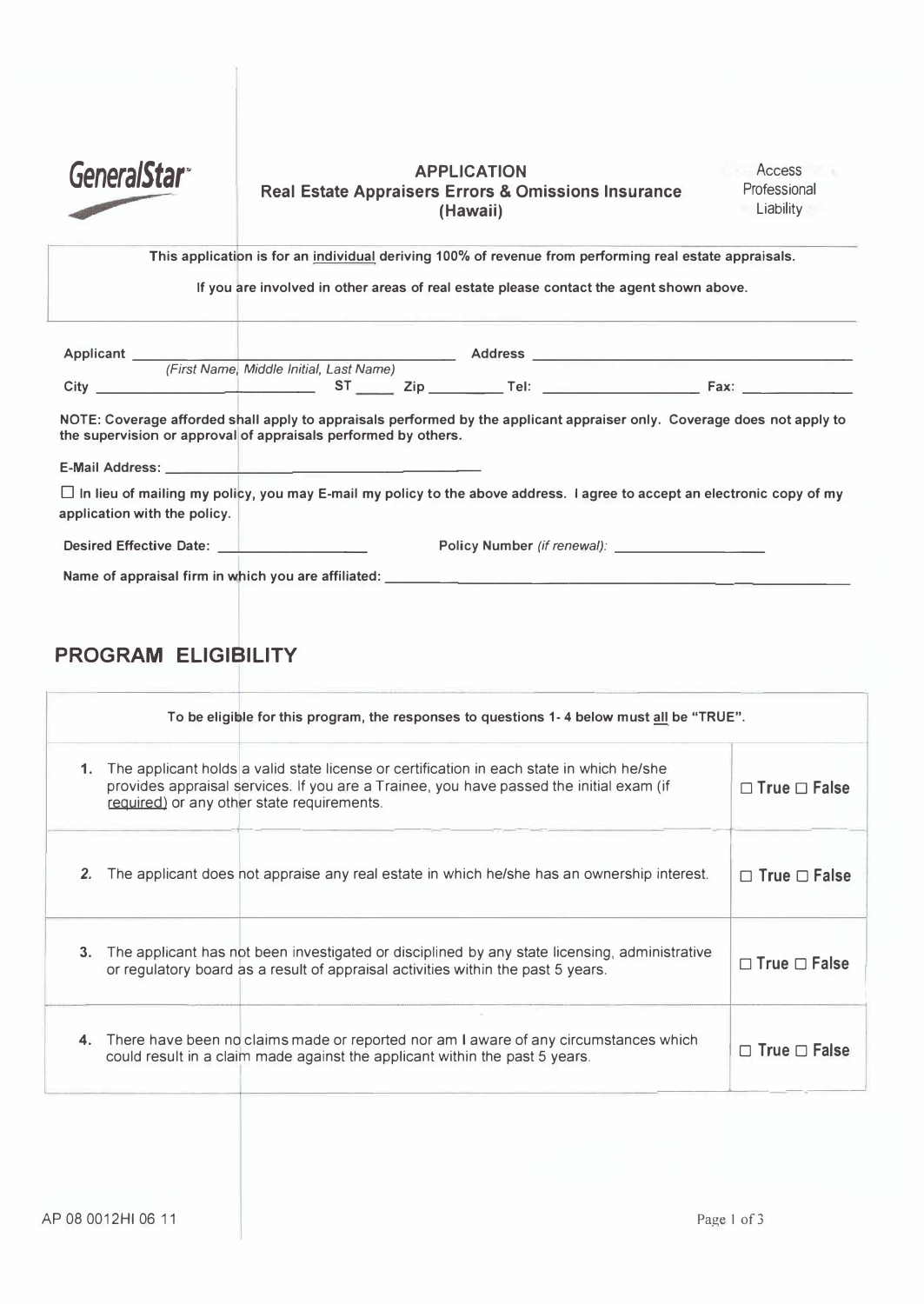## PRIOR ACTS DATE/RETROACTIVE DATE

| 5. | The applicant currently has an active Appraisers Errors & Omissions Insurance Policy?<br>(MUST CHECK ONE)                                                                                                                                                                                                                                                                                                                                                                                                                                                                                                            | $\Box$ True $\Box$ False |
|----|----------------------------------------------------------------------------------------------------------------------------------------------------------------------------------------------------------------------------------------------------------------------------------------------------------------------------------------------------------------------------------------------------------------------------------------------------------------------------------------------------------------------------------------------------------------------------------------------------------------------|--------------------------|
| 6. | If question 5 is "TRUE", what is the Prior Acts Date on your current policy (also known as the<br>Retroactive Date)?                                                                                                                                                                                                                                                                                                                                                                                                                                                                                                 |                          |
|    | INFORMATION ONLY. The Prior Acts Date (also known as the Retroactive Date) is typically found on the<br>Declarations Page, which is the first page of the policy. If it is not included on the Declarations Page, it will be<br>included in one of the endorsements attached to your policy. All Errors & Omissions policies are assigned a Prior<br>Acts Date, enter the date in question #6 (above) as it appears on your Declarations Page or endorsement. If the<br>assigned Prior Acts Dates is "N/A" this typically means you have assigned Full Prior Acts Coverage, in which case<br>Group 2 Premiums apply. | MM/DD/YYYY               |

### **RESIDENTIAL VS COMMERCIAL PREMIUM**

|    | To be eligible for the Residential Premiums shown below, the responses to questions 7-9 must all be "TRUE".<br>All others use the Commercial Premium schedule shown below |                                                                                                     |                          |  |
|----|---------------------------------------------------------------------------------------------------------------------------------------------------------------------------|-----------------------------------------------------------------------------------------------------|--------------------------|--|
|    | appraisals.                                                                                                                                                               | In the last fiscal year, 80% or more of the applicant's revenues have been derived from residential | $\Box$ True $\Box$ False |  |
| 8. | \$3,000,000.                                                                                                                                                              | Within the last fiscal year, the applicant has not appraised any properties valued at greater than  | $\Box$ True $\Box$ False |  |
| 9. |                                                                                                                                                                           | The applicant's total gross revenues did not exceed \$500,000 for the last three (3) year period.   | $\Box$ True $\Box$ False |  |

### **GROUP 1 PREMIUMS**

To be eligible for Group 1 Premiums, the applicant:

- 1. Has an active Appraisers Errors and Omissions Insurance policy with a Prior Acts Date (also known as a Retroactive Date) in question 6 that is 8/1/2008 or more recent (a date between 8/1/2008 and today); or
- $2.$ Does NOT have an active Appraisers E&O insurance policy (i.e., your response to question 5 is "FALSE").

| Per Claim/ Annual Aggregate Limit | <b>RESIDENTIAL</b>                                                                             | <b>COMMERCIAL</b> |  |
|-----------------------------------|------------------------------------------------------------------------------------------------|-------------------|--|
| <b>Select Desired Limit</b>       | To be eligible for the residential premium your responses to questions 7-9 must all be "true". |                   |  |
| \$300,000 / \$600,000             | \$416                                                                                          | \$490             |  |
| \$500,000 / \$1,000,000           | \$476                                                                                          | \$560             |  |
| \$1,000,000 / \$1,000,000         | \$497                                                                                          | \$584             |  |
| \$1,000,000 / \$2,000,000         | \$540                                                                                          | \$635             |  |

#### **GROUP 2 PREMIUMS**

Group 2 Premiums apply to any applicant who does not qualify for Group 1, including if the Prior Acts Date (also known as a Retroactive Date) in question 6 is either:

 $1.$ 7/31/2008 or older;

or  $2.$ 

"None", "Not Applicable", "N/A", "Full" or "Unlimited".

| Per Claim/ Annual Aggregate Limit | <b>RESIDENTIAL</b>                                                                             | <b>COMMERCIAL</b> |
|-----------------------------------|------------------------------------------------------------------------------------------------|-------------------|
| <b>Select Desired Limit</b>       | To be eligible for the residential premium your responses to questions 7-9 must all be "true". |                   |
| \$300,000 / \$600,000             | \$484                                                                                          | \$570             |
| \$500,000 / \$1,000,000           | \$554                                                                                          | \$652             |
| \$1,000,000 / \$1,000,000         | \$578                                                                                          | \$679             |
| \$1,000,000 / \$2,000,000         | \$628                                                                                          | \$738             |

| Premium | Enter the premium YOU selected from above: \$<br>A standard DEDUCTIBLE of \$0.00 per claim applies to each policy.                                                                                                                                                                                                                                                 | Premium Due |
|---------|--------------------------------------------------------------------------------------------------------------------------------------------------------------------------------------------------------------------------------------------------------------------------------------------------------------------------------------------------------------------|-------------|
| or 6.   | If you have an active and in-force Appraisers Errors & Omissions Insurance you need prior acts coverage. Attach a<br>copy of your current policy's declaration page showing the prior acts date (also known as the retroactive date) when<br>submitting this application. Notice: the premium will be corrected if such date contradicts a response to questions 5 |             |